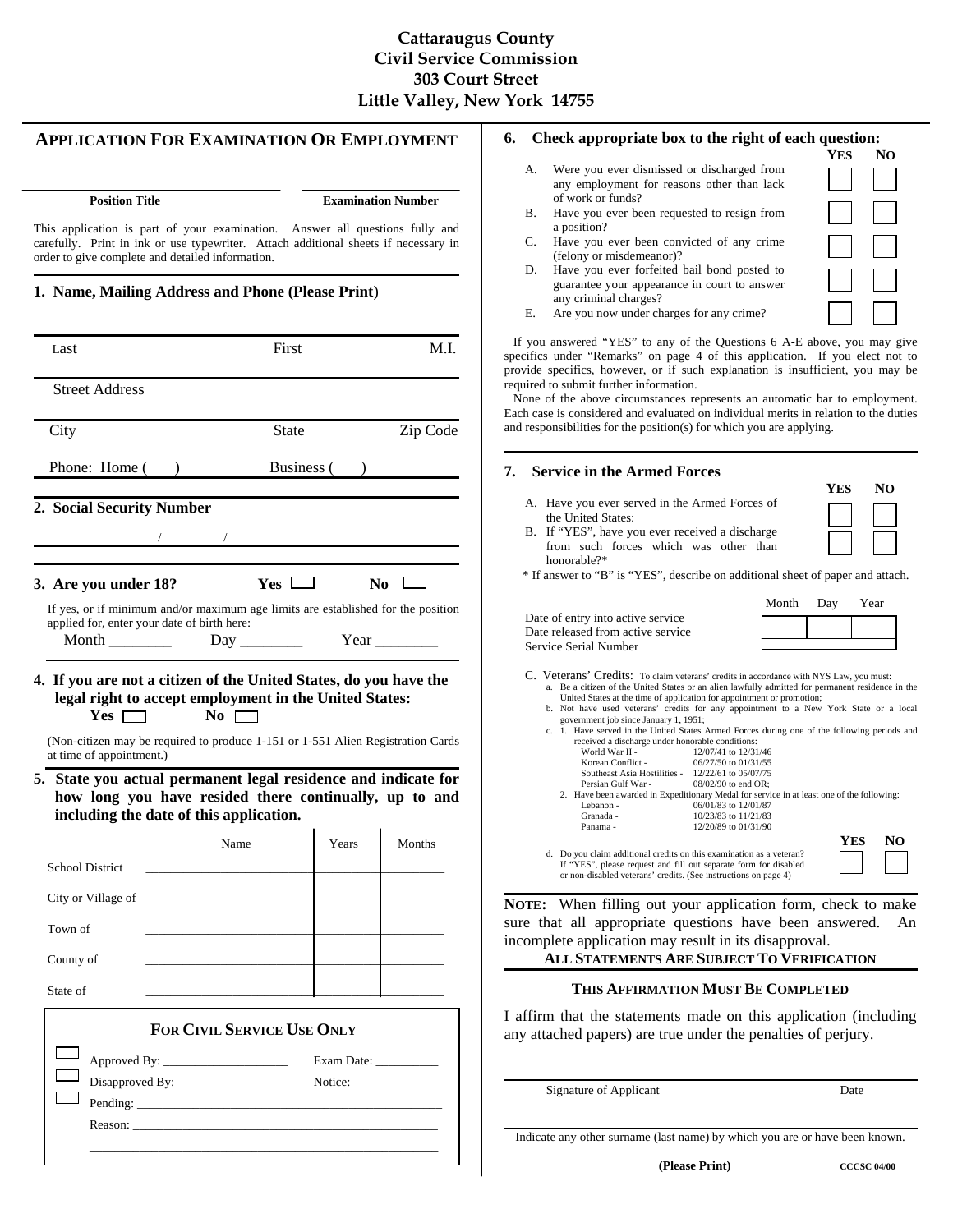| Have you ever taken any other examination given<br>8.<br>by this department? If "YES" give titles and dates. | <b>NO</b><br>YES. | <b>DO NOT WRITE IN THIS SPACE</b><br>Training & Experience |
|--------------------------------------------------------------------------------------------------------------|-------------------|------------------------------------------------------------|
| <b>Titles of Examinations</b>                                                                                | <b>Dates</b>      | Rated By:<br>Checked By:                                   |

**9. Education** If credit is claimed for a partially completed college curriculum or correspondence course, attach a list of courses and credit or semester hours completed. Indicate how many credit hours or courses are required for graduation. If required to indicate specific course work, do so on an attached sheet. Do NOT send transcript unless required by announcement.

| Have you graduated from high school? |  | <b>YES</b> |  | N <sub>O</sub> |
|--------------------------------------|--|------------|--|----------------|
|--------------------------------------|--|------------|--|----------------|

If "YES", Name and Location of High School \_

If you have a high school equivalency diploma, indicate Issuing Governmental Authority \_\_\_\_\_\_\_\_\_\_\_\_\_\_\_\_\_\_\_\_\_\_\_\_\_\_\_\_\_\_\_\_\_\_\_\_\_\_\_\_\_\_\_\_\_\_

|              | Number                                      | Date of Issue                                         |                    |                           |                                  |                      |                                       |                                |                   |                                        |
|--------------|---------------------------------------------|-------------------------------------------------------|--------------------|---------------------------|----------------------------------|----------------------|---------------------------------------|--------------------------------|-------------------|----------------------------------------|
|              | Name of School and<br>City in which located | Dates of Attendance<br>(Month and Year)<br>To<br>From | Day<br>or<br>Night | Full<br><b>or</b><br>Part | No. of<br>Years<br>Time Credited | Did you<br>Graduate? | Type of Course<br>or<br>Major Subject | College<br>Credits<br>Received | Type of<br>Degree | Date<br>Degree<br>Rec'd or<br>Expected |
| College      |                                             |                                                       |                    |                           |                                  |                      |                                       |                                |                   |                                        |
| Professional |                                             |                                                       |                    |                           |                                  |                      |                                       |                                |                   |                                        |
| University,  |                                             |                                                       |                    |                           |                                  |                      |                                       |                                |                   |                                        |
| or Technical |                                             |                                                       |                    |                           |                                  |                      |                                       |                                |                   |                                        |
| School       |                                             |                                                       |                    |                           |                                  |                      |                                       |                                |                   |                                        |
| Other        |                                             |                                                       |                    |                           |                                  |                      |                                       |                                |                   |                                        |
| Schools      |                                             |                                                       |                    |                           |                                  |                      |                                       |                                |                   |                                        |
| Or Special   |                                             |                                                       |                    |                           |                                  |                      |                                       |                                |                   |                                        |
| Courses      |                                             |                                                       |                    |                           |                                  |                      |                                       |                                |                   |                                        |
|              |                                             |                                                       |                    |                           |                                  |                      |                                       |                                |                   |                                        |

**10. Licenses** If a license, certificate of other authorization to practice a trade or profession is listed as a requirement on the announcement of the examination(s) for which you are applying, complete the following question. If not currently licensed, check this box  $\square$ 

| Name of Trade or Profession                                                                                                  | License Number            | Granted by (licensing Agency) | City or State of      |  |  |
|------------------------------------------------------------------------------------------------------------------------------|---------------------------|-------------------------------|-----------------------|--|--|
|                                                                                                                              |                           |                               |                       |  |  |
| Specialty                                                                                                                    | Date License First Issued | From: $(Mo/Yr)$<br>Registered | To: $(Mo/Yr)$         |  |  |
| 11 Drivans License If required on the ennouncement do you have a valid license to energte a motor vahigle in New York Ctota? |                           |                               | N <sub>O</sub><br>VEC |  |  |

**11. Drivers License** If required on the announcement, do you have a valid license to operate a motor vehicle in New York State? **YES**  $\parallel$  NO Class: \_\_\_\_\_\_\_\_\_\_ Identification Number \_\_\_\_\_\_\_\_\_\_\_\_\_\_\_\_\_\_\_\_\_\_\_\_\_\_\_\_\_\_\_\_\_ Expiration Date: \_\_\_\_\_\_\_\_\_\_\_\_\_\_\_\_\_\_

11. Description of Experience (Answer this question if the announcement specifies minimum experience requirements.) Beginning with the most recent, describe in detail ALL employment that is pertinent to the position applied for. If the examination announcement states that volunteer or unpaid experience is acceptable as qualifying, describe it in the same way as paid work, showing its volunteer nature in the "Earnings" box. You are responsible for submitting an accurate, adequate and clear description of your experience. Omissions or vagueness will NOT be interpreted in your favor. If you have had military service, which includes experience pertinent to the position(s), describe such experience as a separate employment. If your title or duties changed materially in the course of your service in any one organization, indicate such change clearly and as a separate employment (if more space is needed, attach 8  $\frac{1}{2}$ " x 11" sheets of paper). Under "Duties" for each employment describe the nature of the work personally performed by you, with estimated percentage of time spent on each type of work. S tate size and kind of working force, if any, supervised by you and the extent of such supervision.

| DO NOT<br><b>WRITE IN</b><br><b>THIS</b><br>COLUMN | <b>Length of Employment</b><br>Mo/Yr<br>Mo/Yr<br>To<br>From | <b>Firm Name</b>        | <b>Address</b> | <b>City and State</b> |
|----------------------------------------------------|-------------------------------------------------------------|-------------------------|----------------|-----------------------|
|                                                    | Earnings (Circle One)<br>wk / mo/ yr<br>\$                  | <b>Describe Duties:</b> |                |                       |
|                                                    | <b>Type of Business</b>                                     |                         |                |                       |
|                                                    | <b>Your Exact Title</b>                                     |                         |                |                       |
|                                                    | <b>Name of Supervisor</b>                                   |                         |                |                       |
|                                                    | <b>Supervisor's Title</b>                                   |                         |                |                       |
|                                                    | No. of hours worked per week<br>(Exclusive of overtime)     |                         |                |                       |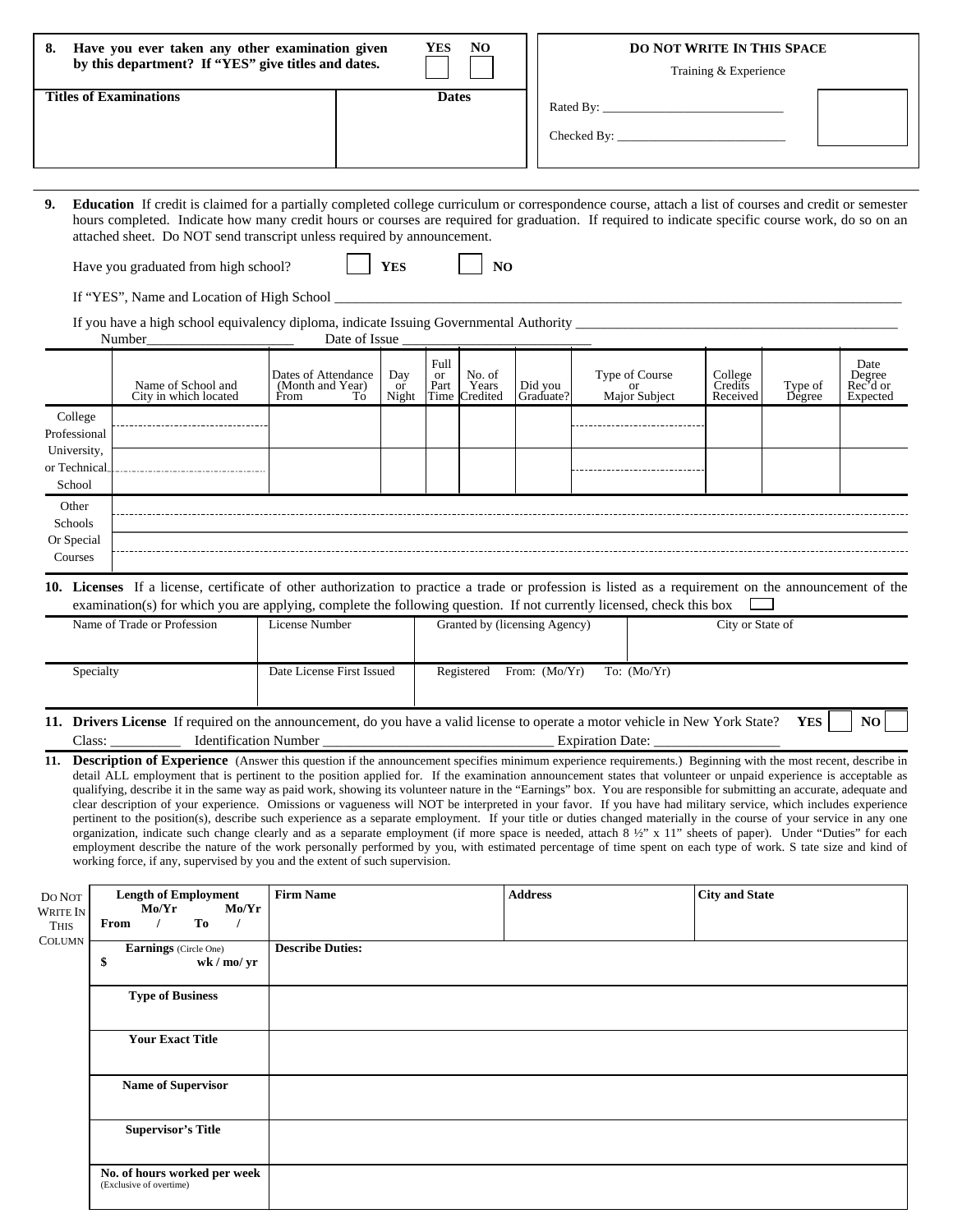| DO NOT<br><b>WRITE IN</b><br><b>THIS</b> | <b>Length of Employment</b><br>Mo/Yr<br>Mo/Yr<br>To<br>$\overline{1}$<br>$\sqrt{ }$<br>From | <b>Firm Name</b><br><b>City and State</b><br><b>Address</b> |                |                       |  |  |  |  |
|------------------------------------------|---------------------------------------------------------------------------------------------|-------------------------------------------------------------|----------------|-----------------------|--|--|--|--|
| <b>COLUMN</b>                            | Earnings (Circle One)<br>\$<br>wk / mo/ yr                                                  | <b>Describe Duties:</b>                                     |                |                       |  |  |  |  |
|                                          | <b>Type of Business</b>                                                                     |                                                             |                |                       |  |  |  |  |
|                                          | <b>Your Exact Title</b>                                                                     |                                                             |                |                       |  |  |  |  |
|                                          | <b>Name of Supervisor</b>                                                                   |                                                             |                |                       |  |  |  |  |
|                                          | <b>Supervisor's Title</b>                                                                   |                                                             |                |                       |  |  |  |  |
|                                          | No. of hours worked per week<br>(Exclusive of overtime)                                     |                                                             |                |                       |  |  |  |  |
|                                          | <b>Length of Employment</b><br>Mo/Yr<br>Mo/Yr<br>$\sqrt{ }$<br>$To$ /<br>From               | <b>Firm Name</b>                                            | <b>Address</b> | <b>City and State</b> |  |  |  |  |
|                                          | Earnings (Circle One)<br>\$<br>wk / mo/ yr                                                  | <b>Describe Duties:</b>                                     |                |                       |  |  |  |  |
|                                          | <b>Type of Business</b>                                                                     |                                                             |                |                       |  |  |  |  |
|                                          | <b>Your Exact Title</b>                                                                     |                                                             |                |                       |  |  |  |  |
|                                          | <b>Name of Supervisor</b>                                                                   |                                                             |                |                       |  |  |  |  |
|                                          | <b>Supervisor's Title</b>                                                                   |                                                             |                |                       |  |  |  |  |
|                                          | No. of hours worked per week<br>(Exclusive of overtime)                                     |                                                             |                |                       |  |  |  |  |
|                                          | <b>Length of Employment</b><br>Mo/Yr<br>Mo/Yr<br>From /<br>$To$ /                           | <b>Firm Name</b>                                            | <b>Address</b> | <b>City and State</b> |  |  |  |  |
|                                          | Earnings (Circle One)<br>\$<br>wk / mo / yr                                                 | <b>Describe Duties:</b>                                     |                |                       |  |  |  |  |
|                                          | <b>Type of Business</b>                                                                     |                                                             |                |                       |  |  |  |  |
|                                          | <b>Your Exact Title</b>                                                                     |                                                             |                |                       |  |  |  |  |
|                                          | <b>Name of Supervisor</b>                                                                   |                                                             |                |                       |  |  |  |  |
|                                          | <b>Supervisor's Title</b>                                                                   |                                                             |                |                       |  |  |  |  |
|                                          | No. of hours worked per week<br>(Exclusive of overtime)                                     |                                                             |                |                       |  |  |  |  |
|                                          | <b>Length of Employment</b><br>Mo/Yr<br>Mo/Yr<br>To<br>From<br>$\prime$<br>$\prime$         | <b>Firm Name</b>                                            | <b>Address</b> | <b>City and State</b> |  |  |  |  |
|                                          | Earnings (Circle One)<br>\$<br>wk / mo/ yr<br><b>Type of Business</b>                       | <b>Describe Duties:</b>                                     |                |                       |  |  |  |  |
|                                          |                                                                                             |                                                             |                |                       |  |  |  |  |
|                                          | <b>Your Exact Title</b>                                                                     |                                                             |                |                       |  |  |  |  |
|                                          | <b>Name of Supervisor</b>                                                                   |                                                             |                |                       |  |  |  |  |
|                                          | <b>Supervisor's Title</b>                                                                   |                                                             |                |                       |  |  |  |  |
|                                          | No. of hours worked per week<br>(Exclusive of overtime)                                     |                                                             |                |                       |  |  |  |  |